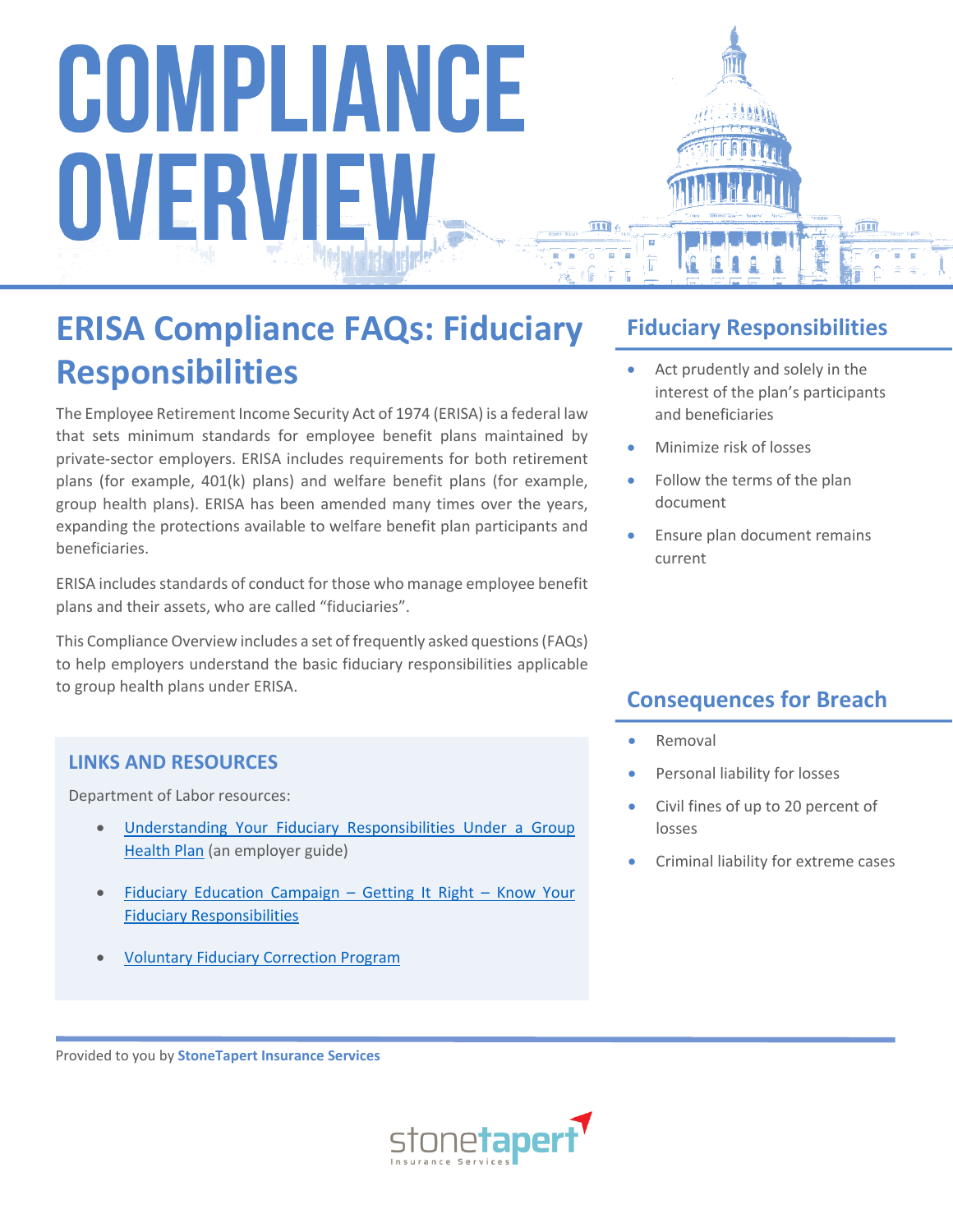### **Who is a Fiduciary?**

Many of the actions involved in operating an employee benefit plan make the person or entity performing them a fiduciary. Using discretion in administering and managing a plan or controlling the plan's assets makes that person a fiduciary to the extent of the person's discretion or control. Thus, fiduciary status is based on the functions performed for the plan, not just a person's title.

Group health plans can be structured in a variety of ways. The structure of the plan will affect who has fiduciary responsibilities. Most employers sponsoring selffunded group health plans exercise some discretionary authority and therefore are fiduciaries. If the employer sponsors a fully insured plan, fiduciary status depends on whether the employer exercises discretion over the plan.

*The key to determining whether individuals or entities are fiduciaries is whether they are exercising discretion or control over the plan.*

A plan must have **at least one fiduciary (a person or entity) named in the written plan**, or through a process described in the plan, as having control over the plan's operation. The named fiduciary can be identified by office or by name. For some plans, it may be an administrative committee or a company's board of directors. A plan's fiduciaries will ordinarily include:

- Plan administrators, trustees and investment managers;
- Individuals exercising discretion in the administration of the plan; and
- Members of a plan's administrative committee (if applicable) and those who select committee officials.

### **Who is Not a Fiduciary?**

Attorneys, accountants and actuaries generally are not fiduciaries when acting solely in their professional capacities. Similarly, a third-party administrator (TPA), recordkeeper or utilization reviewer who performs solely ministerial tasks is not a fiduciary; however, that may change if the entity exercises discretion in making decisions regarding a participant's eligibility for benefits.

Also, a number of decisions are not fiduciary actions, but rather, are business decisions made by the employer. For example, the decisions to establish a plan, determine the benefit package, include certain features in a plan, amend a plan and terminate a plan are **employer business decisions not governed by ERISA**.

When making these decisions, an employer is acting on behalf of its business, not the plan, and, therefore, is not a fiduciary. However, when an employer (or someone hired by the employer) takes steps to implement these decisions, that entity is acting on behalf of the plan, and, in carrying out these actions, may be a fiduciary.

### **What Does it Mean to Be a Fiduciary?**

Fiduciaries have important responsibilities and are subject to standards of conduct because they act on behalf of participants in a group health plan and their beneficiaries.

This Compliance Overview is not intended to be exhaustive nor should any discussion or opinions be construed as legal advice. Readers should contact legal counsel for legal advice. ©2016-2019 Zywave, Inc. All rights reserved.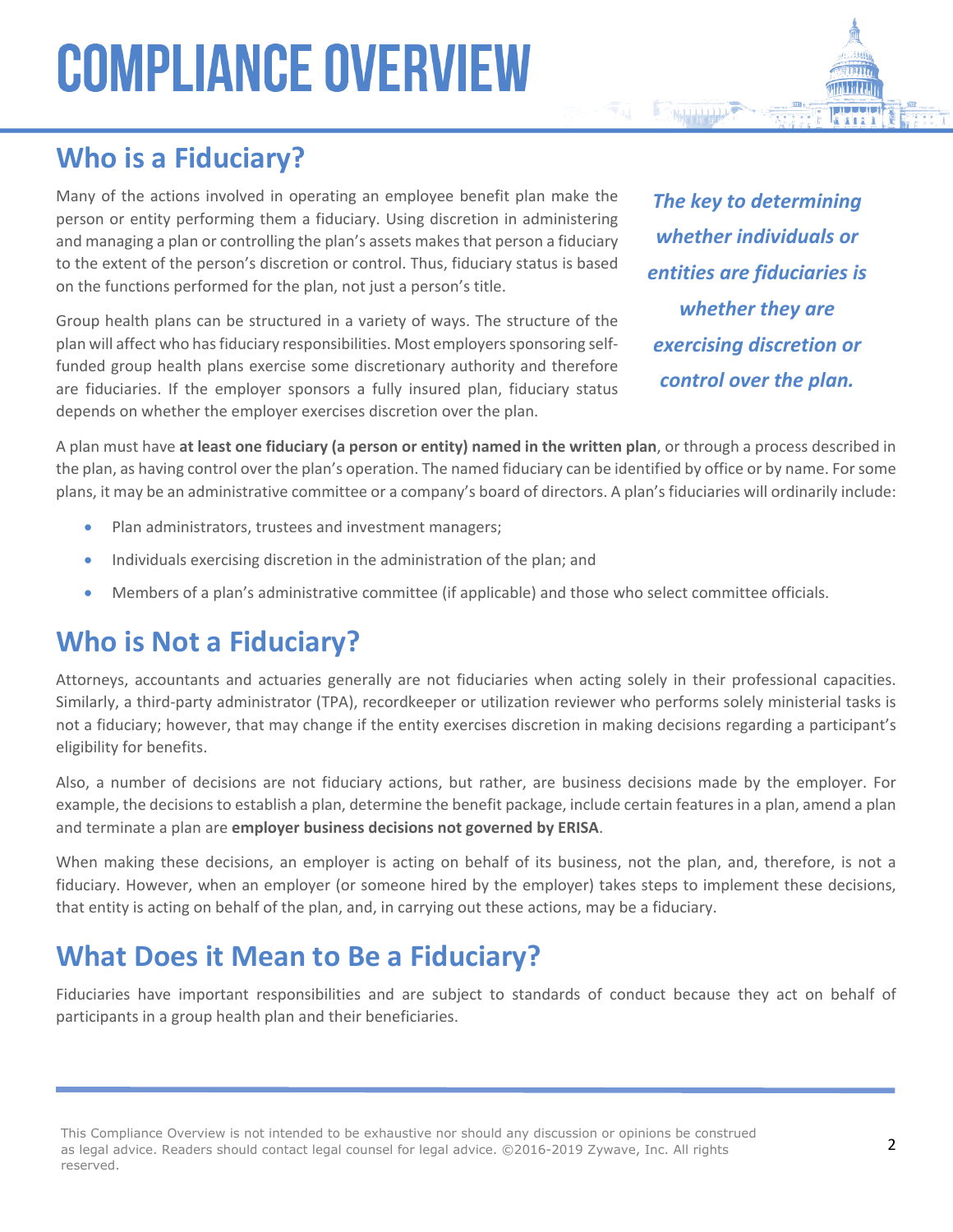ERISA requires fiduciaries to discharge their duties with respect to employee benefit plans:

- Solely in the interest of plan participants and their beneficiaries;
- For the exclusive purpose of providing plan benefits, or for defraying reasonable expenses of plan administration;
- With the care, skill, prudence and diligence that a prudent person in similar circumstances would use;
- By diversifying the plan's investments to minimize the risk of large losses; and
- In accordance with the plan's documents (unless inconsistent with ERISA).

The duty to **act prudently** is one of a fiduciary's central responsibilities under ERISA. It requires expertise in a variety of areas. Lacking that expertise, a fiduciary will want to hire someone with that professional knowledge to carry out those functions. Prudence focuses on the process for making fiduciary decisions. Therefore, it is wise to document decisions and the basis for those decisions. For instance, in hiring any plan service provider, a fiduciary may want to survey a number of potential providers, asking for the same information and providing the same requirements. By doing so, a fiduciary can document the process and make a meaningful comparison and selection.

Following the **terms of the plan document** is also an important responsibility. The plan document serves as the foundation for plan operations. Employers should be familiar with their plan document, especially when it is drawn up by a third-party service provider, and periodically review the document to make sure it remains current. For example, if a plan official named in the document changes, the plan document must be updated to reflect that change.

In addition, a fiduciary should be aware of others who serve as fiduciaries to the same plan, since all fiduciaries have potential liability for the actions of their co-fiduciaries. For example, if a fiduciary knowingly participates in another fiduciary's breach of responsibility, conceals the breach or does not act to correct it, that fiduciary is liable as well.

### **What Are the Possible Consequences of a Fiduciary Breach?**

A person who is an ERISA fiduciary can be liable for a breach of fiduciary duty. Fiduciaries who do not follow the basic standards of conduct may be personally liable to restore any losses to the plan, or to restore any profits made through improper use of the plan's assets resulting from their actions. A fiduciary's liability for a breach may also include a **20 percent penalty** assessed by the Department of Labor (DOL), removal from his or her fiduciary position, and, in extreme cases, criminal penalties.

### **What Steps Can Fiduciaries Take to Limit Their Liability?**

Fiduciaries can limit their liability in certain situations. One way fiduciaries can demonstrate that they have carried out their responsibilities properly is by **documenting the processes** used to carry out their fiduciary responsibilities. A fiduciary can also hire a service provider or providers to handle fiduciary functions, setting up the agreement so that the person or entity then assumes liability for those functions selected. If an employer contracts with a plan administrator to manage the plan, the employer is responsible for the selection of the service provider, but is not liable for the individual decisions

This Compliance Overview is not intended to be exhaustive nor should any discussion or opinions be construed as legal advice. Readers should contact legal counsel for legal advice. ©2016-2019 Zywave, Inc. All rights reserved.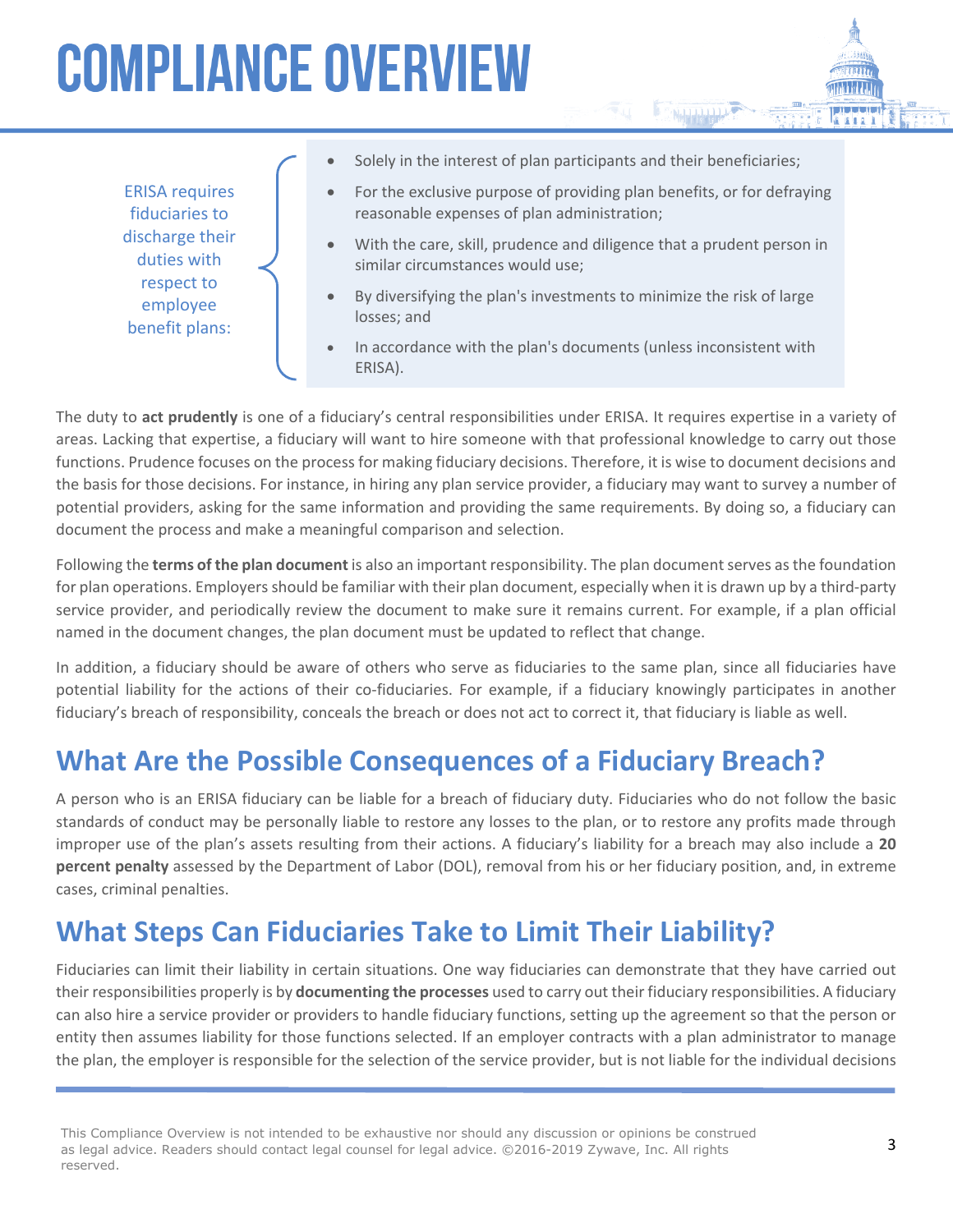of that provider. However, an employer is required to monitor the service provider periodically to ensure that it is handling the plan's administration prudently.

As an additional protection for plans, every person, including a fiduciary, who handles plan funds or other plan property, generally must be covered by a **fidelity bond**. A fidelity bond is a type of insurance that protects the plan against loss by reason of acts of fraud or dishonesty on the part of individuals covered by the bond. Many individuals dealing with group health plans that pay benefits from the general assets of an employer or union (unfunded) or group health plans that are insured (benefits are paid through the purchase of a group health insurance contract from a licensed insurer) may be eligible for **exemptions** from the fidelity bonding requirements.

In addition, the DOL maintains a voluntary correction program for fiduciary breaches. The [Voluntary Fiduciary Correction](https://www.dol.gov/sites/default/files/ebsa/about-ebsa/our-activities/resource-center/faqs/vfcp.pdf)  [Program](https://www.dol.gov/sites/default/files/ebsa/about-ebsa/our-activities/resource-center/faqs/vfcp.pdf) (VFCP) allows plan officials who have identified certain violations of ERISA to take corrective action to remedy the breaches and voluntarily report the violations to the DOL, without becoming the subject of an enforcement action.

## **How Do the Fiduciary Duty Rules Affect Plan Operation?**

#### **Employee Contributions**

If a plan provides for salary reductions from employees' paychecks for contribution to the plan or participants make payments directly, such as the payment of COBRA premiums, the employer must deposit the contributions in a plan trust in a timely manner.

ERISA requires that participant contributions be deposited in the plan as soon as it is reasonably possible to segregate them from the company's assets, but no later than **90 days** from the date on which the participant contributions are withheld or received by the employer. If employers can reasonably make the deposits sooner, they need to do so. For plans with fewer than 100 participants, salary reduction contributions deposited with the plan no later than the seventh business day following withholding by the employer will be considered contributed in compliance with the law.

**Important Exceptions to ERISA's Trust Requirement:**

For participant contributions to cafeteria plans (also referred to as Section 125 plans), the DOL will not assert a violation solely because of a failure to hold participant contributions in trust. Other contributory health plan arrangements may obtain the same trust relief if the participant contributions are used to pay **insurance premiums within 90 days of receipt**.

#### **Hiring Service Providers**

Hiring a service provider in and of itself is a fiduciary function. When considering prospective service providers, an employer should provide each of them with complete and identical information about the plan and the desired services so that the employer can make a meaningful comparison. Some actions fiduciaries need to consider when selecting a service provider include:

- Getting information from more than one provider;
- Comparing providers based on the same information (for example, services offered, experience and costs);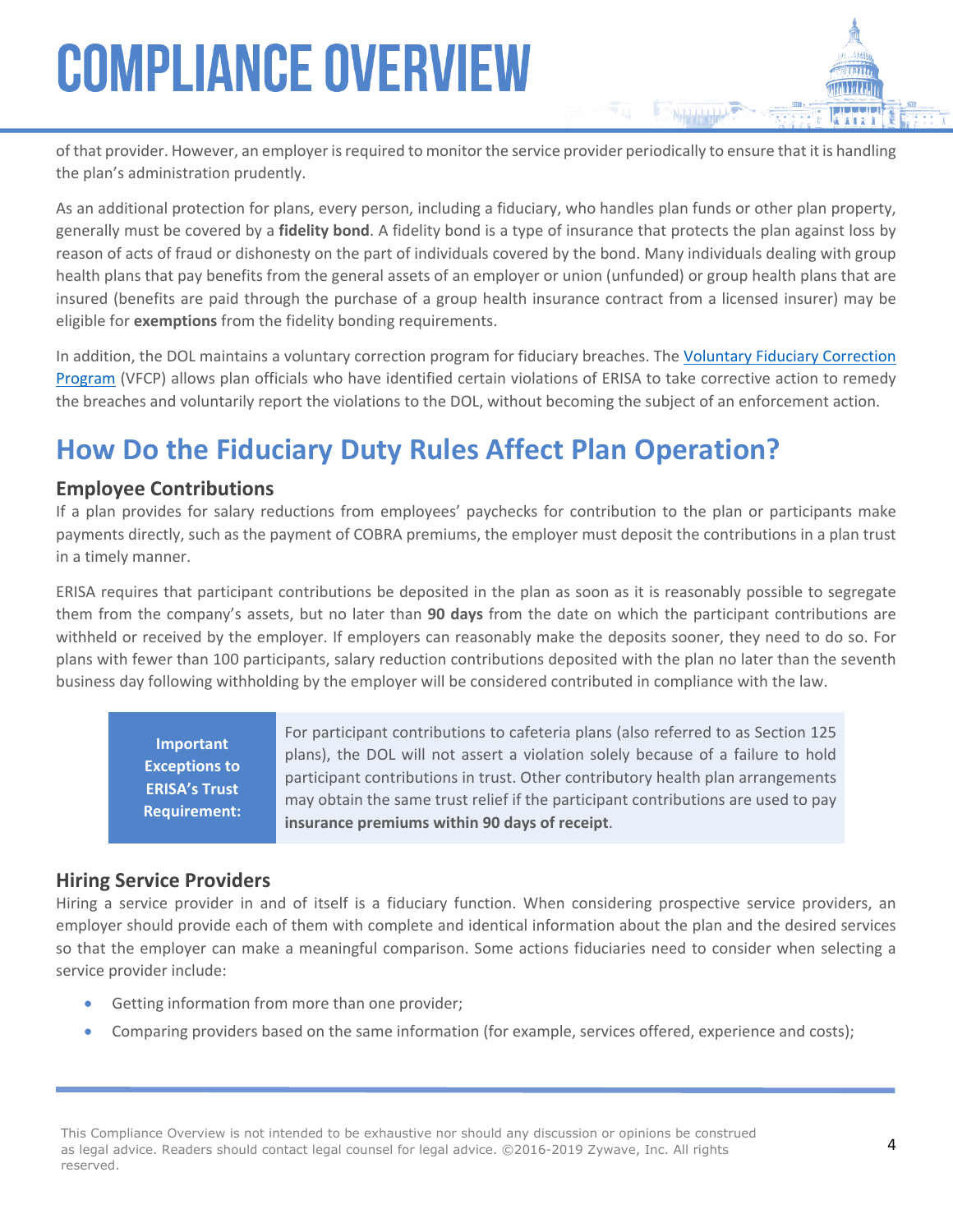- Obtaining information about the provider itself, including financial condition and experience with group health plans of similar size and complexity;
- Evaluating information about the quality of the firm's services, including the following (as applicable):
	- $\circ$  The identity, experience and qualifications of professionals who will be handling the plan or providing medical services;
	- o Any recent litigation or enforcement action that has been taken against the provider and the provider's experience or performance record;
	- $\circ$  Ease of access to medical providers and information about the operations of the health care provider;
	- o The procedures for timely consideration and resolution of patient questions and complaints;
	- o The procedures for the confidentiality of patient records; and
	- o Enrollee satisfaction statistics;
- Ensuring that any required licenses, ratings or accreditations are up to date (for example, insurers, brokers, TPAs, health care service providers).

An employer should document its selection (and monitoring) process, and, when using an internal administrative committee, should educate committee members on their roles and responsibilities.

#### **Evaluating Fees**

Fees are just one of several factors fiduciaries need to consider in deciding on service providers. When the fees for services are paid out of plan assets, fiduciaries will want to understand the fees and expenses charged and the services provided.

While ERISA does not specify a permissible level of fees, the law does require that fees charged to a plan be "**reasonable**." After careful evaluation during the initial selection, the plan's fees and expenses should be monitored to determine whether they continue to be reasonable.

In comparing estimates from prospective service providers, employers should ask which services are covered for the estimated fees and which are not. Some providers offer a number of services for one fee, sometimes referred to as a "bundled" services arrangement. Others charge separately for individual services. Employers should compare all services to be provided with the total cost for each provider and consider whether the estimate includes services the employer did not specify or want. Remember, all services have costs.

Some service providers may receive additional fees from third parties, such as insurance brokers. Employers should ask prospective providers whether they get any compensation from third parties, such as finder's fees, commissions or revenue sharing.

Plan expenses may be paid by the employer, the plan or both. In any case, the plan document should specify how fees are paid, and the fiduciary must ensure that those fees and expenses are reasonable, necessary for the operation of the plan, and not excessive for the services provided.

This Compliance Overview is not intended to be exhaustive nor should any discussion or opinions be construed as legal advice. Readers should contact legal counsel for legal advice. ©2016-2019 Zywave, Inc. All rights reserved.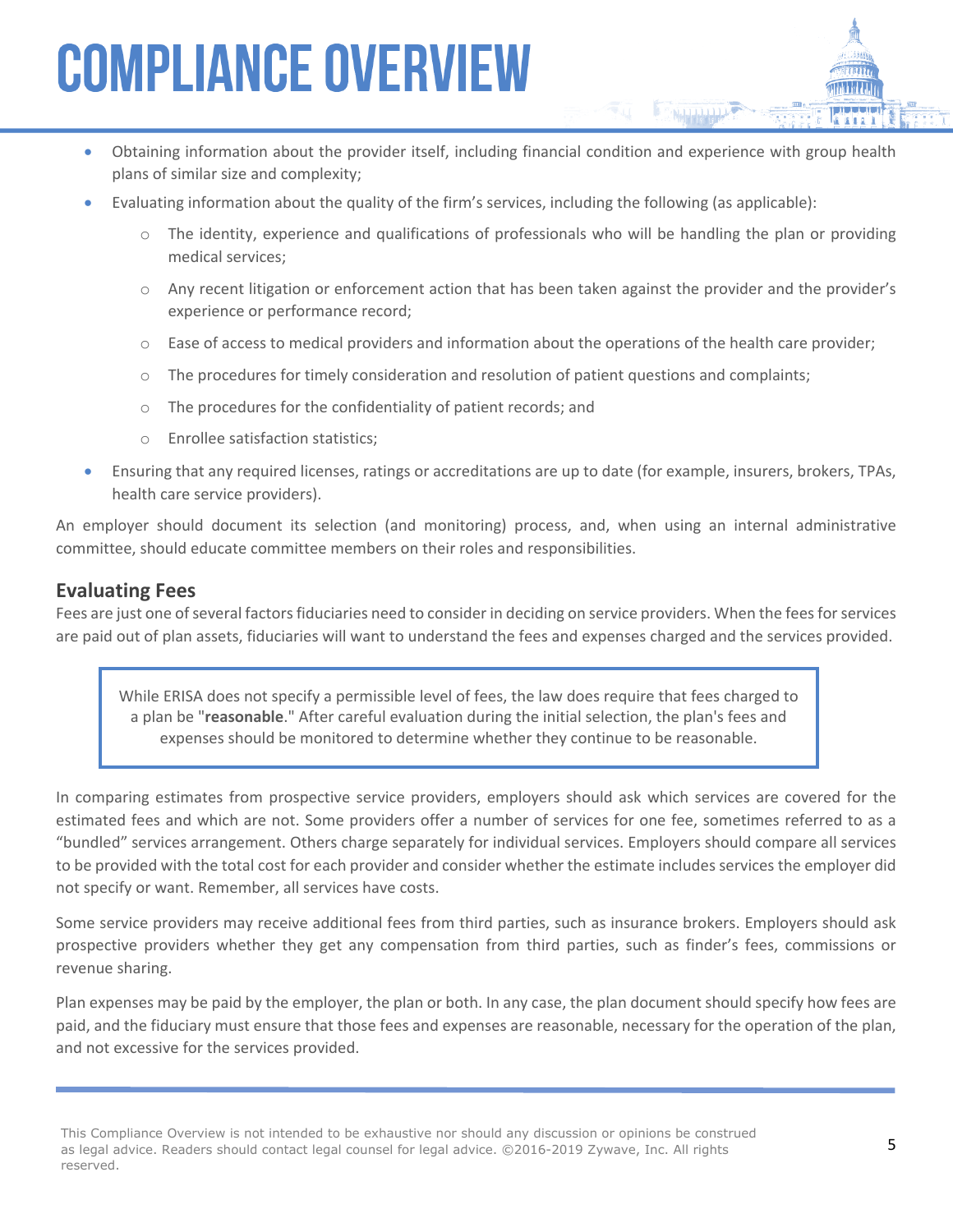#### **Monitoring Service Providers**

An employer should establish and follow a formal review process at reasonable intervals to decide if it wants to continue using the current service providers or look for replacements.

| When<br>monitoring<br>service<br>providers,<br>employers<br>should: | Review the service providers' performance;<br>$\bullet$                                       |
|---------------------------------------------------------------------|-----------------------------------------------------------------------------------------------|
|                                                                     | Read any reports they provide;<br>$\bullet$                                                   |
|                                                                     | Check actual fees charged;<br>$\bullet$                                                       |
|                                                                     | Ask about policies and practices (such as a TPA's claims processing<br>$\bullet$<br>systems); |
|                                                                     | Ensure that plan records are properly maintained; and<br>$\bullet$                            |
|                                                                     | Follow up on participant complaints.<br>$\bullet$                                             |

#### **Maintaining the Plan's Benefits Claims Procedure**

Under ERISA, group health plans must establish and maintain reasonable claims procedures that allow participants and beneficiaries to apply for and receive the plan's promised benefits. Fiduciaries must maintain the plan's procedures. DOL regulations provide minimum standards for benefit claims determinations for ERISA plans (including insured and selffunded plans). While many plans hire benefits professionals or insurance companies to process claims, it is important for an employer to understand the requirements before selecting a service provider who can comply with the standards.

A claim for benefits is a request for a plan benefit made in accordance with the plan's procedures by a claimant (participant or beneficiary) or a claimant's authorized representative. Questions concerning plan benefits, coverage and eligibility questions, and casual inquiries are generally not considered claims for benefits.

The key issues to become familiar with are the time frames for deciding claims, the contents for the notices of benefit denials and the standards for appeals of benefit denials.

### **Are There Some Transactions That Are Prohibited?**

Certain transactions are prohibited under ERISA to prevent dealings with parties who may be in a position to exercise improper influence over the plan. In addition, fiduciaries are prohibited from engaging in self-dealing and must avoid conflicts of interest that could harm the plan.

Prohibited parties (called parties-in-interest) include the employer, the union, plan fiduciaries, service providers and statutorily defined owners, officers and relatives of parties-in-interest. Some of the prohibited transactions are:

- A sale, exchange or lease between the plan and party-in-interest;
- Lending money or other extension of credit between the plan and party-in-interest; and
- Furnishing goods, services or facilities between the plan and party-in-interest.